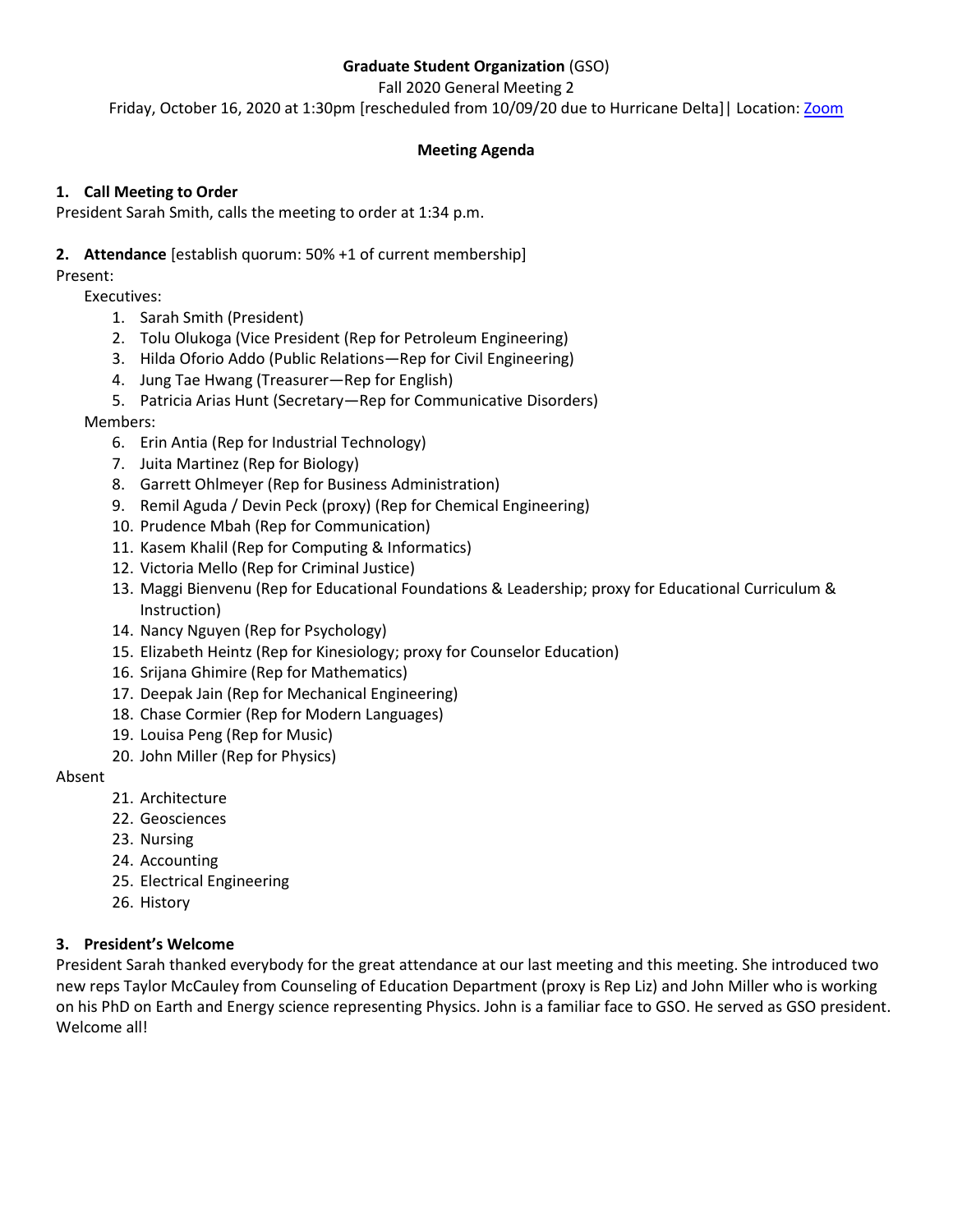### **4. Message from Graduate School**

There is not a representative from the Graduate School present, but events are available below and through their Facebook page and website.

## **5. President's Report**: Sarah Smith

President Sara shared her tips on getting through Zoom fatigue (multitasking!) and shared that she continues to represent GSO and advocate for grad students' interests in various campus committees and events.

### **6. Vice President's Report**: Tolu Olukoga

a. Take the [GSO Advocacy Survey;](https://forms.gle/sc4qsd4Xt3EybXfF6) the results of the survey will inform the areas GSO prioritizes this year Vice-President Tolu welcomed all the new representatives. Graduate School is potentially emailing the GSO advocacy survey. Administration is interested in what students are commenting on the surveys. If you haven't taken it yourself, please take it. There are only 20 responses as of right now. Rep Erin Antia asked if they could continue to send the Advocacy Survey to their department as an initiative to remind them to take the survey. Sarah suggested to definitely continue sending reminders to their department.

#### **7. Treasurer's Report**: JT Hwang

a. Feedback on [new webform](https://gso.louisiana.edu/funding-information/application-financial-support) GSO Application for Financial Support

Treasurer Hwang (JT) shared good news that there is still money in the budget. He inquired about any difficulties or feedback about the new web form for GSO funding. Rep, Maggi Bienvenu, stated that once the form is filled out there is not a confirmation email. She shared that it would be helpful for representatives to receive an email once individuals from their department apply for funding that way they are involved in the process.

- b. Notes on [Research Equipment & Supplies](https://gso.louisiana.edu/node/64) page:
	- i. Website now matches Bylaw descriptions of this category with mentions of two *underused* funding request types:
		- 1. Funding for interlibrary loan requests
		- 2. Expenses directly related to comprehensive exam preparation

It is very important that all Grad Students take advantage of these opportunities for comps preparation. He stated that comprehensive exam funding is available for every department and GSO would like to see more departments take advantage of this.

> ii. Reminder: if requesting money for books, you must first check that the material is not already available to you (for free!) through the UL Dupré library

You need to make sure that the library has this book available. If it is not available, GSO will gladly provide the funding for books needed for research or comprehensive exams.

c. Notes on travel in personal vehicle: Driver's Safety course required

The Graduate School can provide funding for traveling, but every individual who applies for it needs to complete a required safety course that the University requires. If you have such a need, please contact GSO, and we will guide you through that process.

President Sarah shared that air travel is still restricted. GSO encourages participation in virtual meetings due to this restriction. Rep, John Miller, inquired about participation in out of state participation in a meeting to acquire research equipment. Rep, Maggi Bienvenu, stated that we will need to have clear parameters in the guidelines for funding regarding travel under research cost.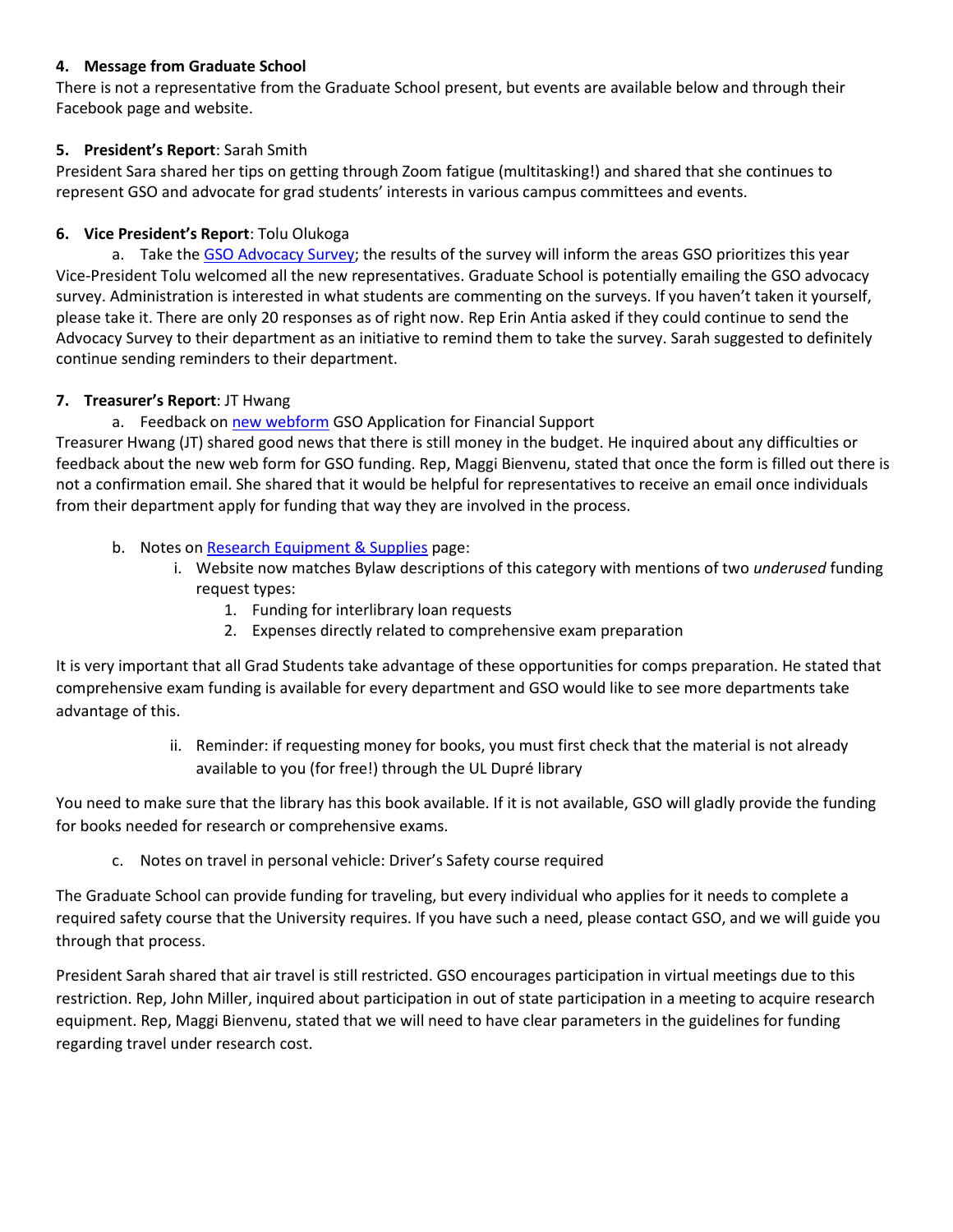#### **8. Secretary's Report**: Patricia Arias Hunt

a. Complete Hazing Prevention Course and email Certificate of Completion

### **9. Public Relations' Report**: Hilda Oforio-Addo

a. [GSO Facebook:](https://www.facebook.com/ULLafayetteGSO/photos/a.637014509703999/4385160128222733) Contact GSO to be featured in a "Meet Your Reps" post with photos and short bio

Hilda requested participation in "Meet your Reps" and shared a couple of examples. She looks forward to introducing new GSO reps! Reps, Erin Usen Antia, Garrett Ohlmeyer, Elizabeth Heintz, and Louisa Peng, volunteer to be a part of the next "Meet your Reps." Rep Garrett, inquired if you can still participate if you are graduating. Hilda stated that even if you are graduating soon you can still be featured.

#### **10. Old Business**

President Sarah stated that there was no old business to discuss.

#### **11. New Business**

- a. Funding Applications for General Meeting 2 [see budget spreadsheet]
	- i. "Travel" With Academic Duties Appropriations: 1 application received
	- ii. Research Supplies Appropriations: 10 applications received
	- iii. Research Thesis/Dissertation: 1 application received

GSO has money available for the printing of dissertations. President Sarah requested to share this information to their departments. Treasurer JT stated that he was not sure how long COVID restrictions will last, he inquired if we should have a discussion regarding the current established percentages for research and travel. President Sarah suggested changing the percentage of research supplies and travel to increase or decrease the amount and asked representatives for their opinion. Rep Erin Antia suggested having a clear idea of what students would do with the money. Rep Juita Martinez, said a \$160 does not go very far and no one in her department has not been able to obtain travel funding and students are paying for their own traveling costs. Rep Devin Peck (proxy), also shared that \$160 does not go very far and suggested for students to be able to request \$160 in the Fall and Spring all at once. Rep Maggi stated that the funding provided is meant to be an aid, not cover the entire cost of the project. Maggi suggested that there is more we could do to connect students to outside sources of funding.

President Sarah suggested that we move to voting due to time constrain for some representatives. Motion to block vote on all applications and approve as suggested by Funding Committee and as outlined in budget spreadsheet, motion passes with unanimous vote.

President Sarah suggested individual meetings with representatives to find funding opportunities for departments. Temporary provision seems like a good idea for the time being due to funding restrictions due to COVID. Rep Erin Antia suggested using the funding towards research due to restrictions. President Sarah stated that if we end up depleting research funds then funding from travel can be used to cover research applications. Rep Maggi suggested that it would be better to follow Sarah's suggestion rather than changing the bylaws. Maggi also suggested having an understanding of the areas that GSO funds (class materials vs. research) and its guidelines. Sarah reminded everybody that GSO exists for research and dissertation projects. President Sarah suggested GSO to come up with different categories to support funding to meet departments' needs. Sarah suggested having individual meetings to discuss these categories with departments that have not applied for funding.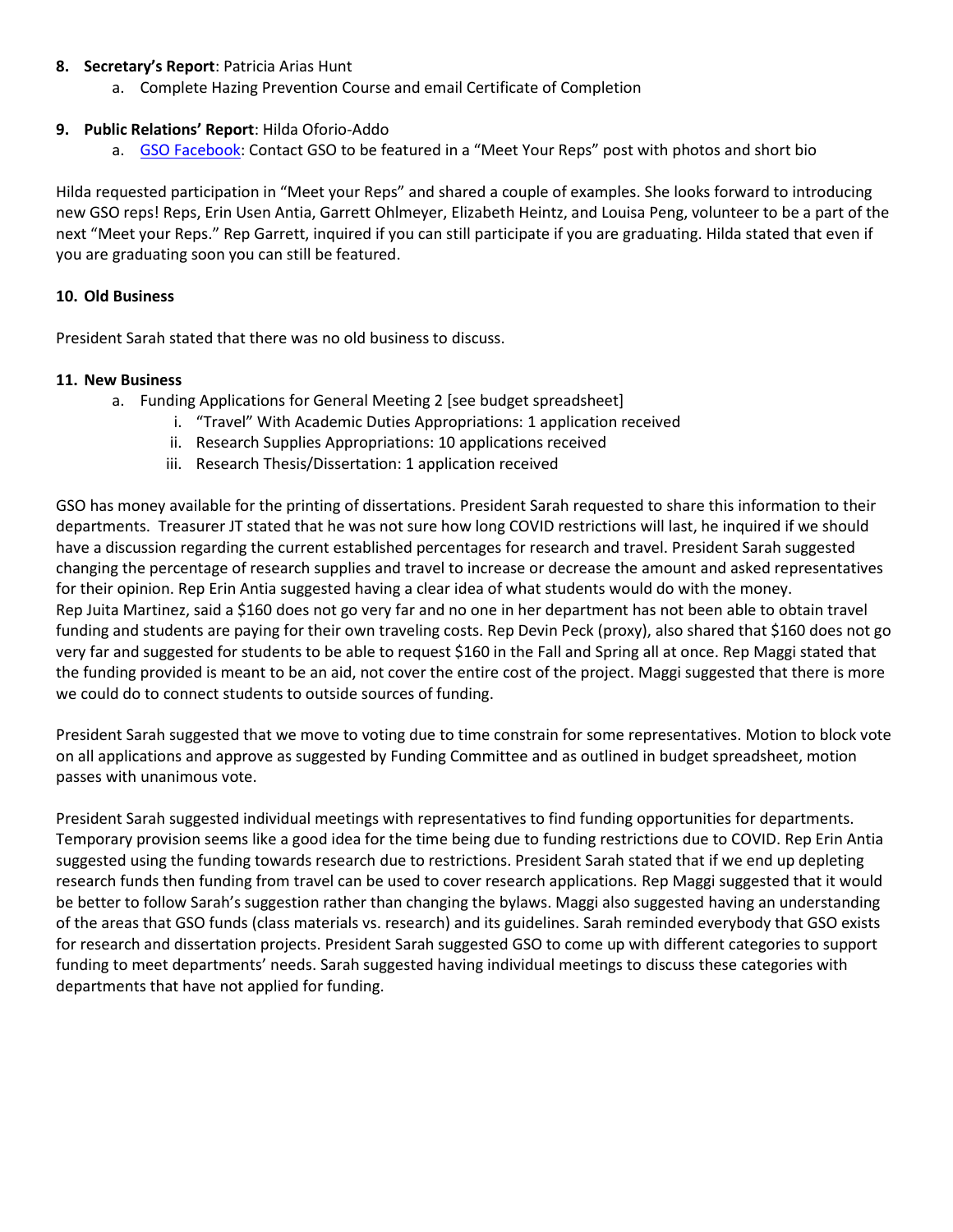### **12. Other Advocacy/Concerns/Questions**

a. Student representation on the Diversity & Inclusion subcommittee of the Graduate Council

President Sarah shared with representatives that the committee is looking for student representatives. She shared that students have come forward saying that there is not enough support in diversity. If you have an interest in joining the committee, please reach out to Sarah.

b. Seeking a student to provide input for the James Jackson Community of Scholars branch of that committee

This committee is trying to revamp the mission statement, how faculty can support this committee. Rep Erin Antia volunteered to be a part of this committee in particular.

c. Project ALLIES workshops October 21 to become better advocates of LBGTQ+ community, event info to be shared on GSO Facebook

The idea of this committee is to provide education on how to be a better advocate for the LBGTQ+ community. The links will be shared on Facebook. This is a great opportunity if you plan to be a professional at a University.

- d. GSO is crowdsourcing recommendations *from* graduate students *for* graduate students:
	- i. [Diversity, Equity, Inclusion:](https://gso.louisiana.edu/node/59) for feature on GSO resources page

The link for graduate students to submit & see recommendations of different resources is available through the following link https://gso.louisiana.edu/node/59. The material you share can be from a variety of topics regarding diversity such as ableism, LBGTQ+, etc.

ii. [Health Hints:](https://gso.louisiana.edu/resources/health-hints) for use in future GSO Wellness Wednesday Facebook posts

GSO would like to do Wellness Wednesdays Health Hints. Graduate students are concerned about Mental Health. President Sarah will meet with Rep Liz to discuss different ways to engage graduate students in the conversation.

iii. [Money Matters:](https://gso.louisiana.edu/resources/money-matters) for use in future GSO Money Monday Facebook posts

There is discounts available with your Cajun Card. We are ending this series with a talk with Dr. Khey about navigating student loan forgiveness if you are looking to a career on public service (i.e. University setting). Zoom details will be sent through email. It would be great for everyone to participate and share with their department's students.

e. Invited speaker series: What topics would you like to see addressed by an external speaker in virtual events *for all graduate students*? (Potential co-sponsoring by SGA and the Graduate School)

President Sarah encourages students to suggest renowned speakers that will interest a variety of students from different fields (ex. machine learning or data analytics from Amazon/Google), academic professional speakers who have written for the *Chronicle of Higher Education* (ex. remote learning and mental health). Rep Maggi suggested a presentation about what can you use your degree for in different sought-after fields from LEDA. President Sarah stated that SGA and Graduate School will fund these speakers and there is a descent amount of funding available. Rep Maggi also suggested a grant writing presentation. You can email GSO with any ideas for speakers/topics. Sarah will be meeting with Dr. Farmer-Kaiser to discuss ideas for speakers.